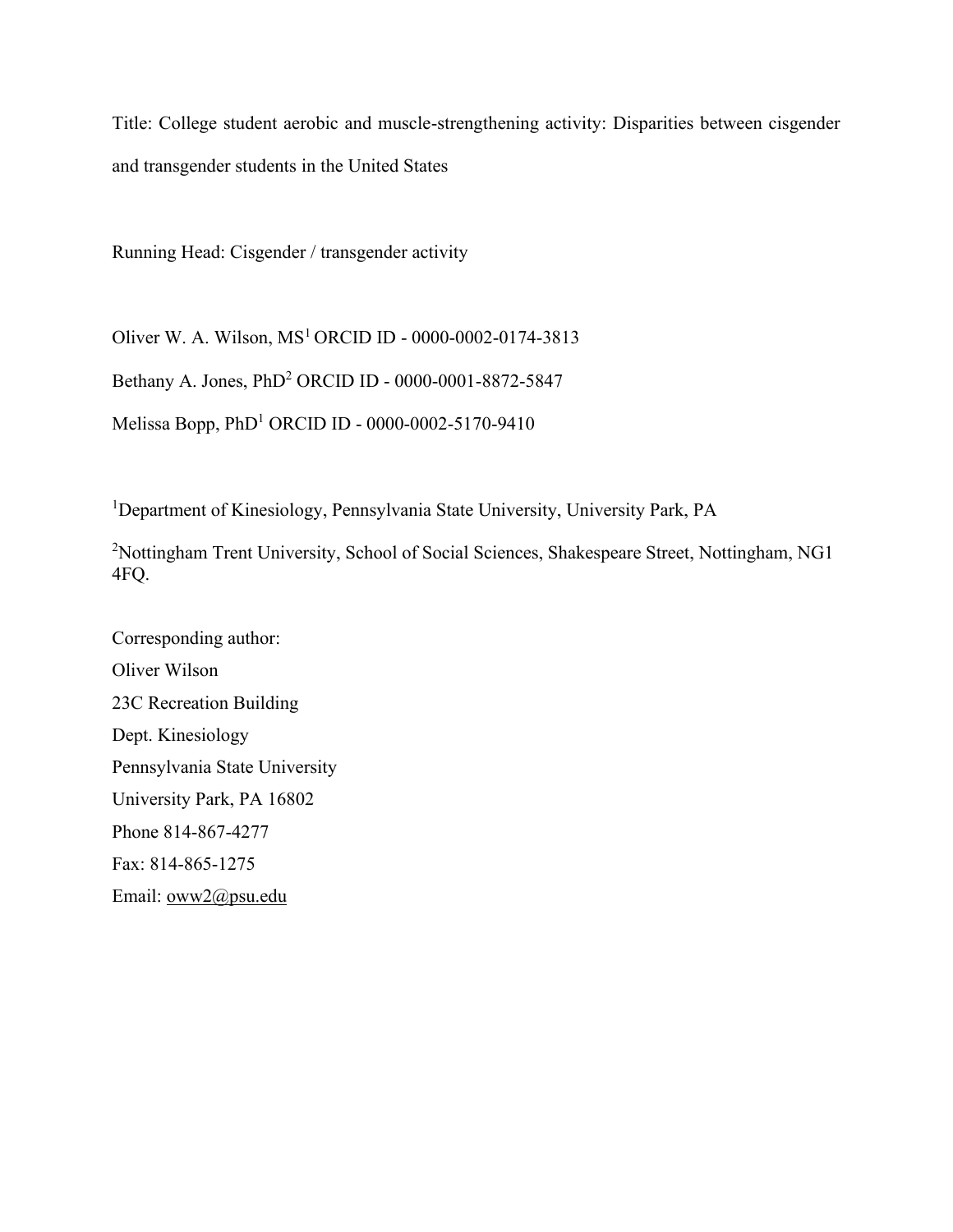## **Abstract**

**Objective:** To examine aerobic and muscle-strengthening activity disparities among college cisgender and transgender students adjusting for other socio-demographic characteristics (age, race/ethnicity, sexual orientation). **Methods:** National College Health Assessment (NCHA) data collected between Fall 2015 and Fall 2018 were analyzed using chi-square tests for independence and odds ratios. **Results:** Cisgender women were significantly less likely to meet aerobic and muscle-strengthening activity recommendations compared to cisgender men. Transgender men and transgender women were less likely to meet aerobic and muscle-strengthening activity recommendations compared to cisgender peers. Differences were also revealed among transgender individuals, with transgender women more and less likely to meet aerobic and musclestrengthening recommendations respectively compared to transgender men. **Conclusions:**  Considerable aerobic and muscle-strengthening activity participation disparities exist between cisgender and transgender emerging adults. The unique constraints that transgender college students experience in relation to both aerobic and muscle-strengthening activity participation require further examination to ensure the provision of equitable opportunities to be physically active.

Key words: exercise; health; young adults; gender; race; sexual orientation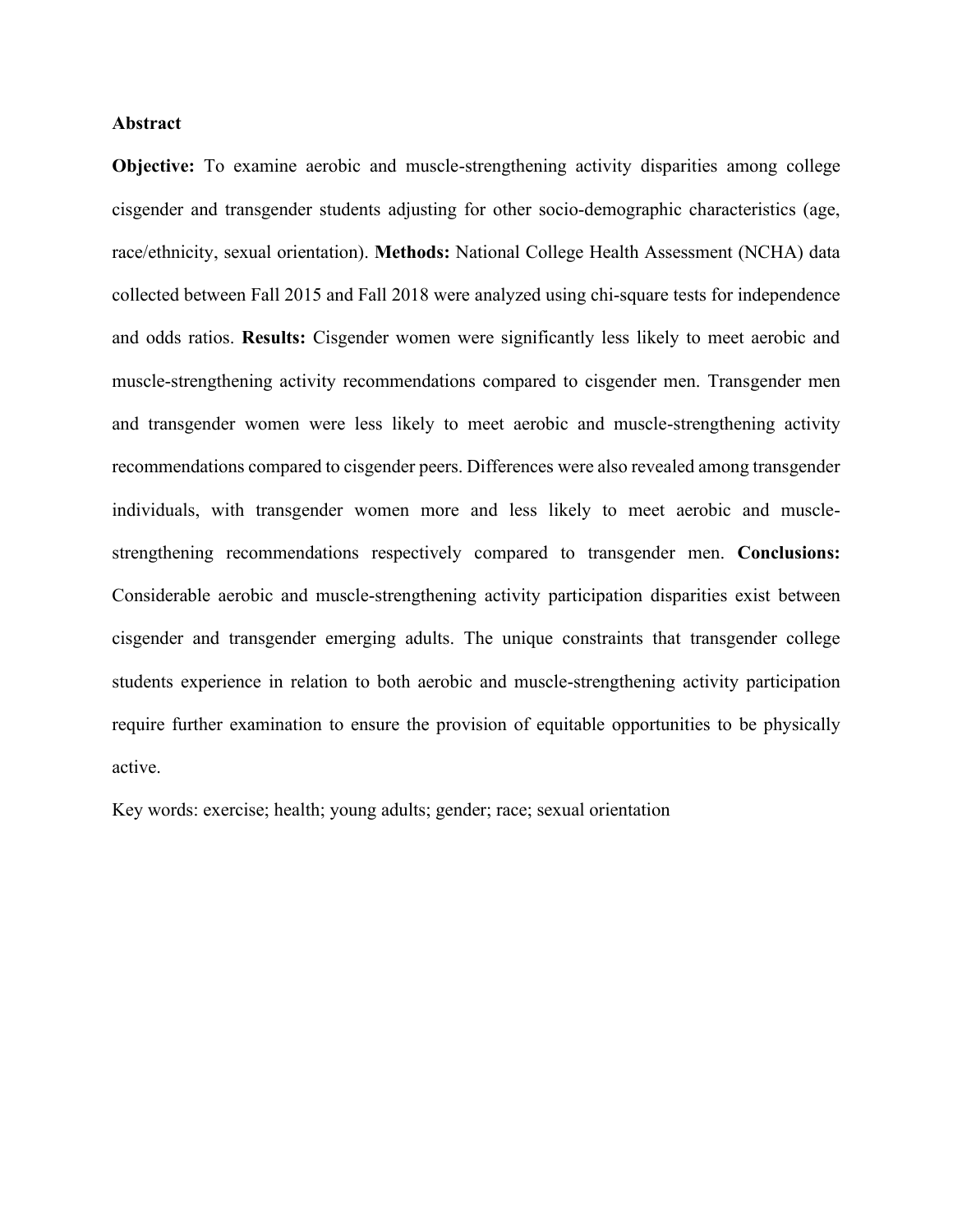While physical activity disparities based on sex, *i.e.* between men and women, have been widely examined, disparities between transgender (i.e., those who experience incongruence between their gender assigned at birth and gender identity) and cisgender individuals have received less attention.<sup>1</sup> Physical activity is beneficial for both physical<sup>2</sup> and mental health<sup>3-5</sup> and thus offers a means to improve the physical and mental health of transgender and non-binary (i.e., those who do not subscribe to binary gender identities) individuals who tend to have poorer mental health compared to cisgender individuals.<sup>6-8</sup> For example, among transgender young adults the prevalence of serious psychological distress is five times that of cisgender individuals of a similar age.

Physical activity and sport participation research involving transgender individuals is severely lacking,<sup>9</sup> and has been limited by small sample sizes. Much of the existing literature has focused on sport participation, in which transgender individuals tend to be constrained by specific barriers associated with their identity, including discriminatory behaviors and policies.<sup>10,11</sup> While less research has focused on physical activity disparities, transgender individuals have consistently been found to be less active than cisgender individuals.<sup>12,13</sup> Prior research has also focused on adults, with emerging adult focused research lacking<sup>1</sup> despite the importance of this time in life for establishing healthy behaviors.<sup>14</sup> In addition, little research has examined disparities in musclestrengthening activity, which is potentially more impacted by the aforementioned discriminatory behaviors and policies compared to aerobic activity<sup>10,11</sup> as participation often requires equipment more so that aerobic activity.

In addition to sex, college student physical activity disparities have been reported based on a number of other socio-demographic characteristics such as race/ethnicity,<sup>15-17</sup> sexual orientation, <sup>18</sup> and year of study. <sup>19,20</sup> Physical activity disparities based on race/ethnicity and sexual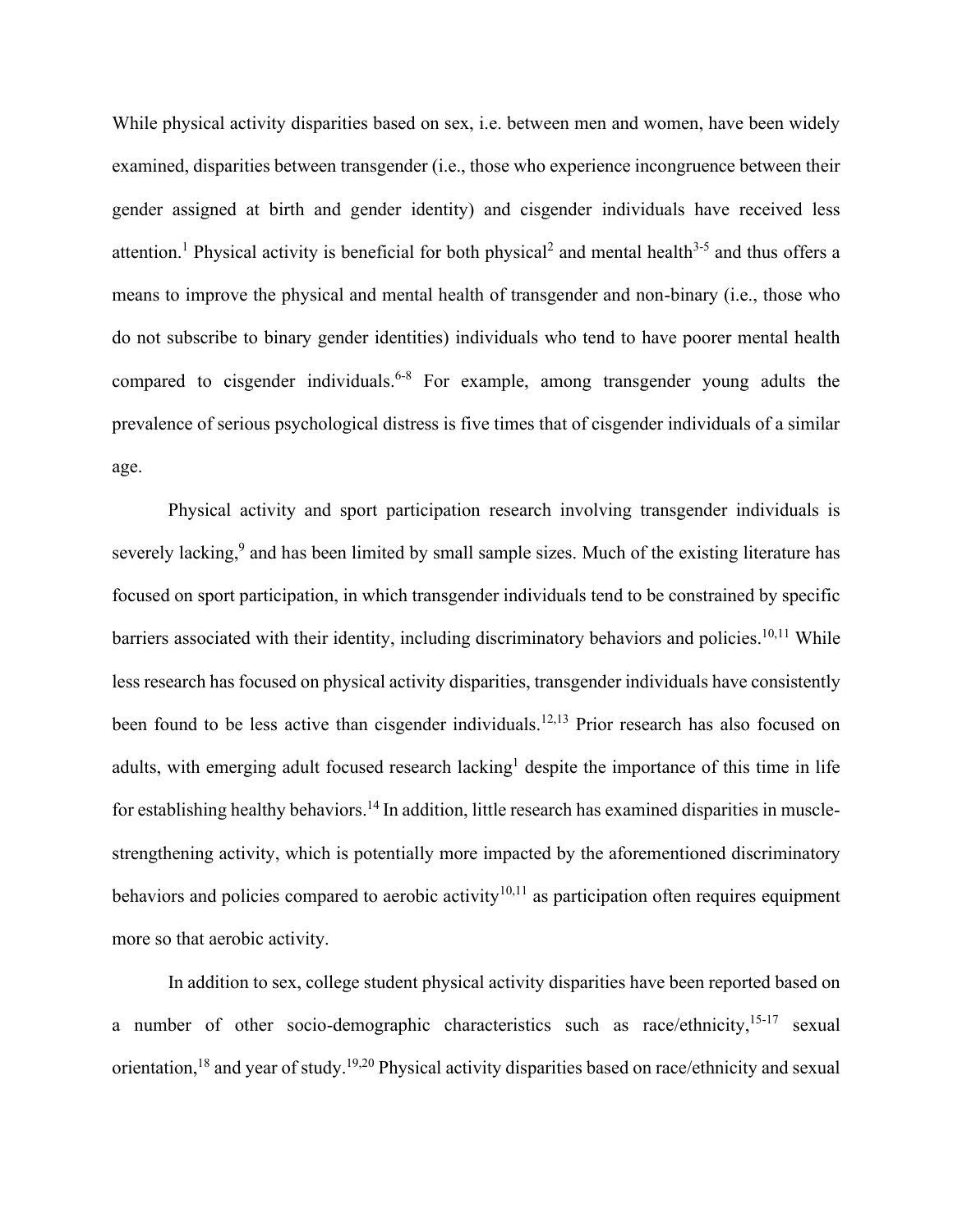orientation tend to follow a social gradient, with those most advantaged (i.e. cisgender, non-Hispanic white, and heterosexual) tending to be the most physically active.<sup>21</sup> With respect to year of study, physical activity tends to decline during college, consistent with the trend observed as age increases.<sup>22</sup> Thus, the purpose of this study was to examine aerobic and muscle-strengthening activity disparities among cisgender and transgender college students controlling for other sociodemographic characteristics that influence physical activity (age, race, sexual orientation, etc.).<sup>22-</sup> 24

### **Methods**

Data from the American College Health Association (ACHA) National College Health Assessment (NCHA) collected between Fall 2015 and Fall 2018 were included in the analyses.<sup>25</sup>

### *Measures*

# *Participant characteristics*

*Age*

Age was assessed to the nearest year.

### *Gender identity*

Participants specified their gender identity as either man, women, transgender man, transgender woman, genderqueer, or another identity. Those who identified as genderqueer or another identity were excluded due to small cell sizes.

#### *Race/ethnicity*

Participants specified their race by selecting all that apply from the following options in response to how they usually describe themselves (White; Black; Hispanic or Lation/a; Asian or Pacific Islander; American Indian, Alaskan Native or Native Hawaiian; Biracial or Multi-racial; or other). Participants were categorized into those who identify as: NH white; NH black; Hispanic/Latinx;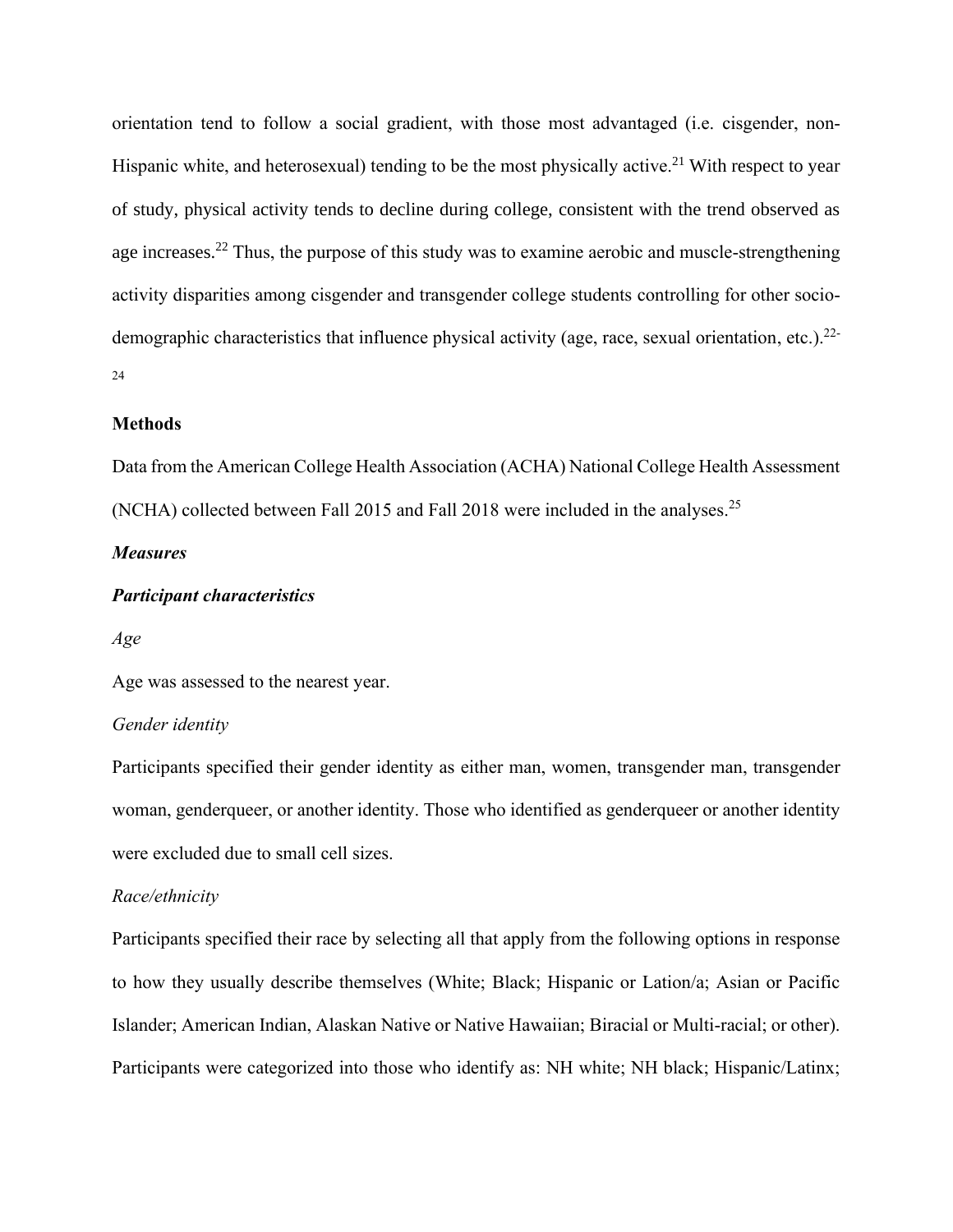NH Asian or Pacific Islander; NH Indigenous (American Indian, Alaskan Native or Native Hawaiian); NH Biracial or Multiracial; or NH other.

### *Sexual orientation*

Participants specified their sexual orientation by selecting which of the following terms best describes their sexual orientation (asexual, bisexual, gay, lesbian, pansexual, queer, questioning, same gender loving, straight/heterosexual, or another identity). These same categories were used for analyses.

### *Year in school*

Participants specified their year in school as: first year undergraduate, second year undergraduate, third year undergraduate, fourth year undergraduate, fifth year or more undergraduate, graduate or professional, not seeking a degree, or other

### *Enrollment status*

Participants specified their enrollment as: full-time, part-time, or other

## *Health status*

Participants specified their health status by responding to the question "How would you describe your general health?" with: excellent, very good, good, fair, poor, or I don't know.

#### *Physical activity behaviors*

Participants responded to the following three questions regarding how many of the past seven days they did the following (0 to 7 days):

- Do **moderate-intensity** cardio or aerobic exercise (caused a noticeable increase in heart rate, such as a brisk walk) for at least **30 minutes**?
- Do **vigorous-intensity** cardio or aerobic exercise (caused large increases in breathing or heart rate, such as jogging) for at least **20 minutes**?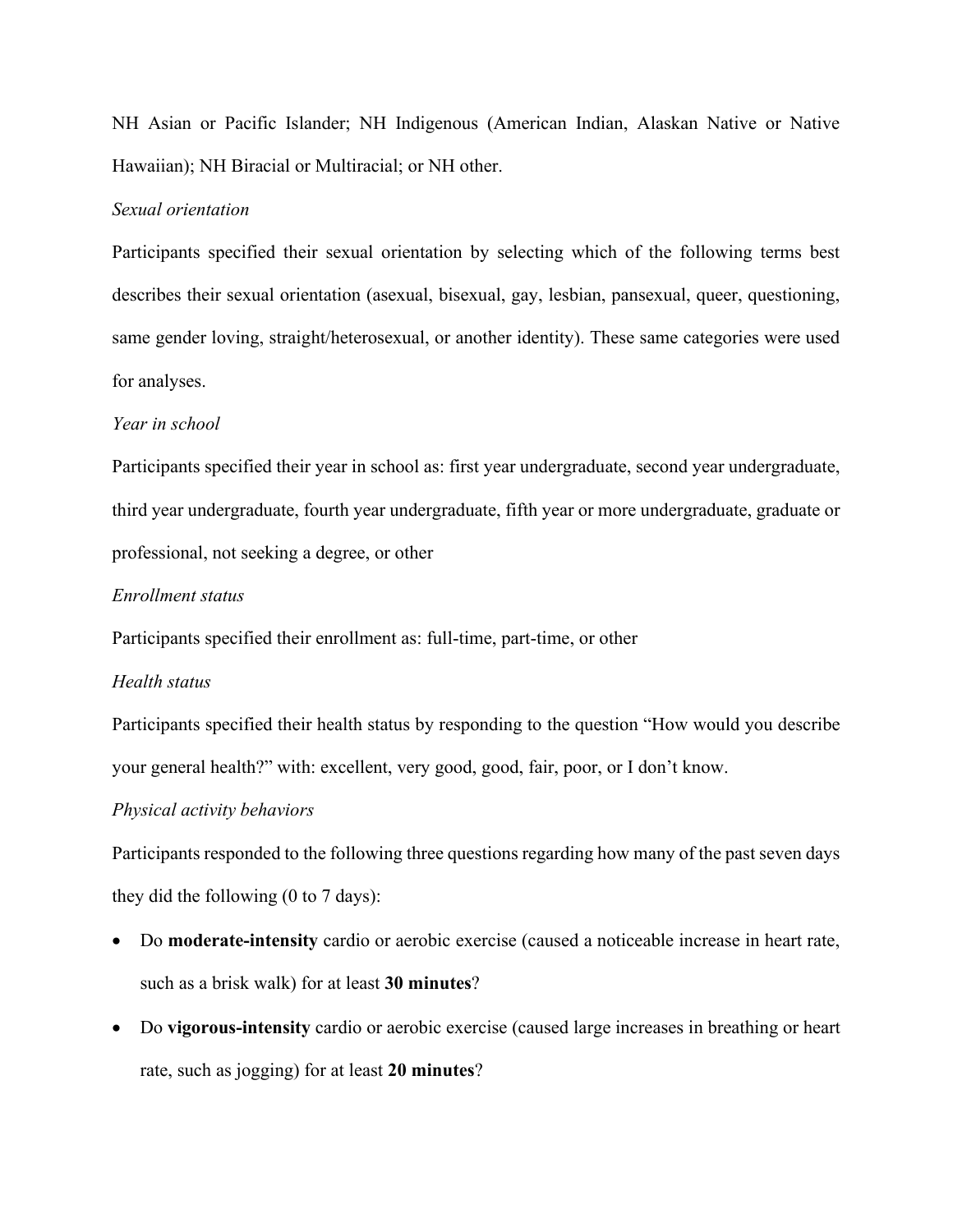• Do 8-10 **strength training exercises** (such as resistance weight machines) for 8-12 repetitions each?

For aerobic physical activity the existing NCHA physical activity requirements variable that is based on the 2007 American College of Sports Medicine and American Heart Association guidelines<sup>26</sup> was used to allow researchers to compare findings with past and future research using the NCHA dataset. For muscle-strengthening activity participants were categorized into those who did/not meet muscle-strengthening activity recommendations based on the 2018 national physical activity guidelines.<sup>27</sup>

#### *Statistical analyses*

All analyses were conducted using SPSS Version 26.0 (IBM, Armonk, NY). Before exclusion the sample was comprised of 358,543 participants. Those who were not full-time non-varsity athlete undergraduate students aged  $\leq 24$  years, as well as those who provided insufficient data to determine whether they met both physical activity and muscle-strengthening activity recommendations were excluded (n=141,214). Analyses were conducted on the remaining participants (n=217,329). Adjusting for multiple comparisons, the significance levels for all analyses were set at  $p \le 0.001$  and confidence intervals at 99.9%.

Descriptive statistics were computed to characterize the data. Differences in the prevalence of meeting aerobic and muscle-strengthening recommendations between gender identities were examined using chi-square tests for independence. Logistic regression analyses were conducted given chi-square tests for independence do not allow the magnitude of disparities between specific gender identities to be examined while controlling for other factors. Logistic regression analyses were conducted to determine odds ratios and quantify the magnitude of disparities in meeting aerobic and muscle-strengthening recommendations. Factors known to influence physical activity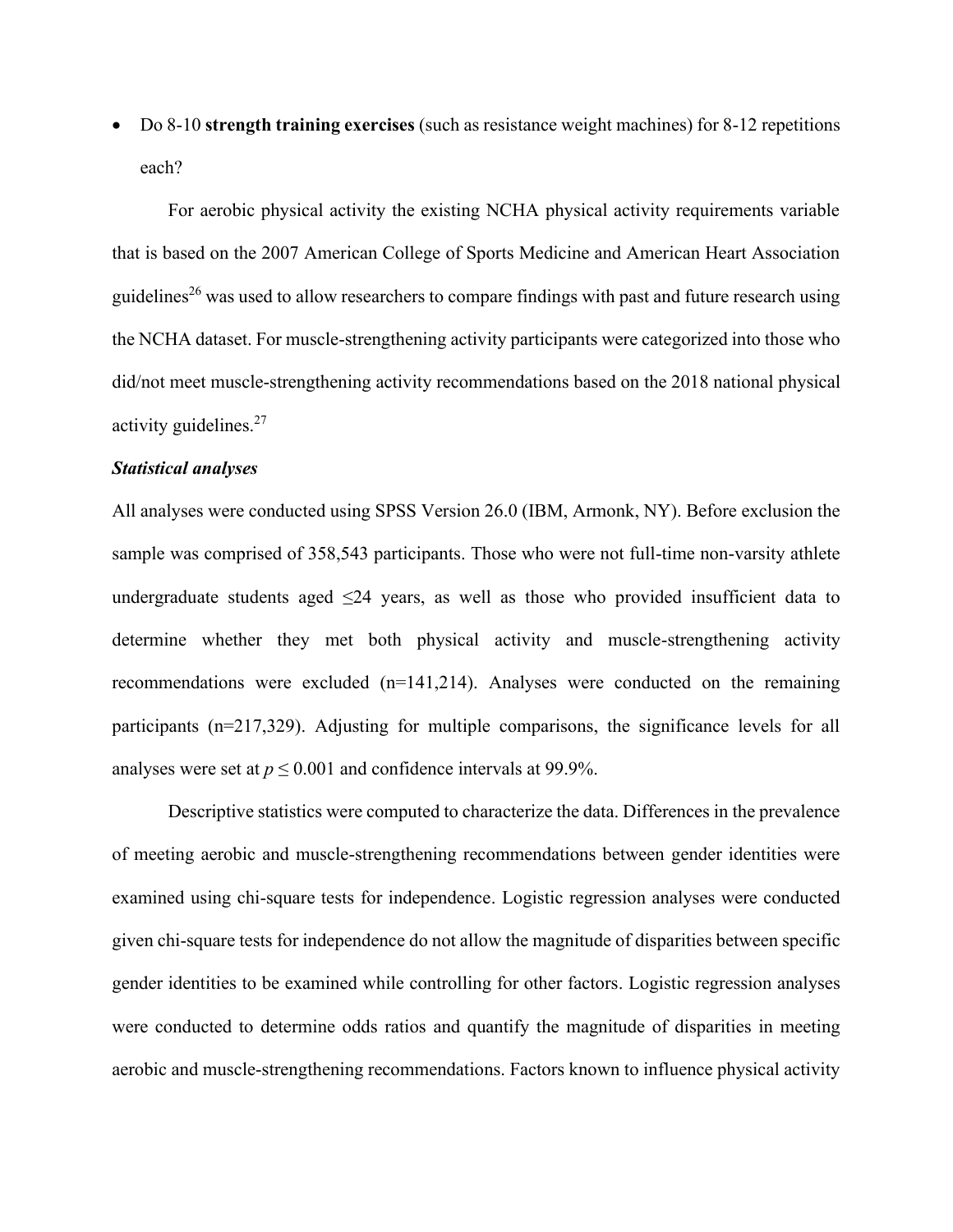among college students (age, sexual orientation, year in school, and health status) were adjusted for in analyses. Regression analyses were conducted both with and without weighting the gender identity independent (predictor) variable. Weighting, whereby the number of participants in the underrepresented group is increased, was conducted to reduce the limitation of the small number of transgender individuals. Further analyses with this dataset included the intersection of gender identity and race/ethnicity, as well as the intersection of gender identity and sexual orientation. These results fell beyond the scope of this study and are reported elsewhere.<sup>17,18</sup> The likelihood of meeting activity recommendations relative to cisgender men were calculated.

## **Results**

# *Participant characteristics*

The mean age of participants was  $20.0\pm1.5$  years. The majority of participants identified as cisgender women, NH white, and straight/heterosexual. The majority of participants perceived reported their health status as good, and a similar number of participants were upper and lower years of study in college (Table 1).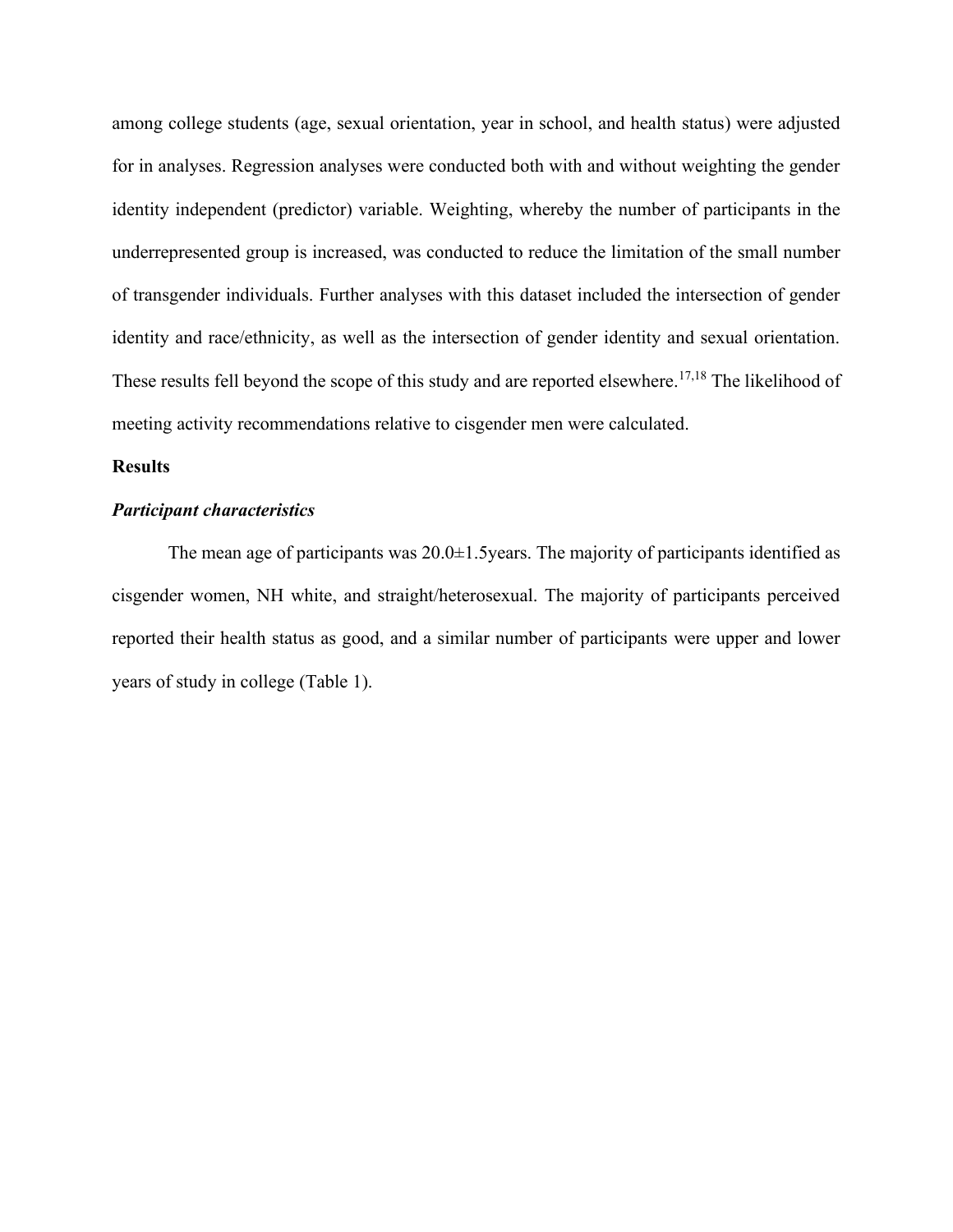Table 1. Participant characteristics

|                                | n      | $\%$ |
|--------------------------------|--------|------|
| <b>Gender identity</b>         |        |      |
| Man                            | 64363  | 29.6 |
| Woman                          | 152452 | 70.1 |
| Transgender man                | 397    | 0.2  |
| Transgender woman              | 117    | 0.1  |
| Race                           |        |      |
| <b>NH</b> White                | 133323 | 61.3 |
| <b>NH Black</b>                | 9287   | 4.3  |
| Hispanic/Latinx                | 32051  | 14.7 |
| NH Asian or Pacific Islander   | 25162  | 11.6 |
| NH Indigenous                  | 774    | 0.4  |
| NH Biracial or Multiracial     | 14062  | 6.5  |
| NH Other                       | 2670   | 1.2  |
| <b>Sexual Orientation</b>      |        |      |
| Straight/Heterosexual          | 178209 | 82.0 |
| Asexual                        | 7931   | 3.6  |
| <b>Bisexual</b>                | 14400  | 6.6  |
| Gay                            | 3700   | 1.7  |
| Lesbian                        | 2249   | 1.0  |
| Pansexual                      | 3378   | 1.6  |
| Queer                          | 1630   | 0.8  |
| Questioning                    | 4269   | 2.0  |
| Same-Gender Loving             | 93     | 0.0  |
| Another identity               | 1470   | 0.7  |
| <b>Year in school</b>          |        |      |
| 1st year undergraduate         | 62677  | 28.8 |
| 2nd year undergraduate         | 51214  | 23.6 |
| 3rd year undergraduate         | 51578  | 23.7 |
| 4th year undergraduate         | 41973  | 19.3 |
| 5th year or more undergraduate | 9887   | 4.5  |
| <b>Health status</b>           |        |      |
| Poor                           | 4969   | 2.3  |
| Fair                           | 29962  | 13.8 |
| Good                           | 77037  | 35.4 |
| Very good                      | 81569  | 37.5 |
| Excellent                      | 23792  | 10.9 |

Note. NH = Non-Hispanic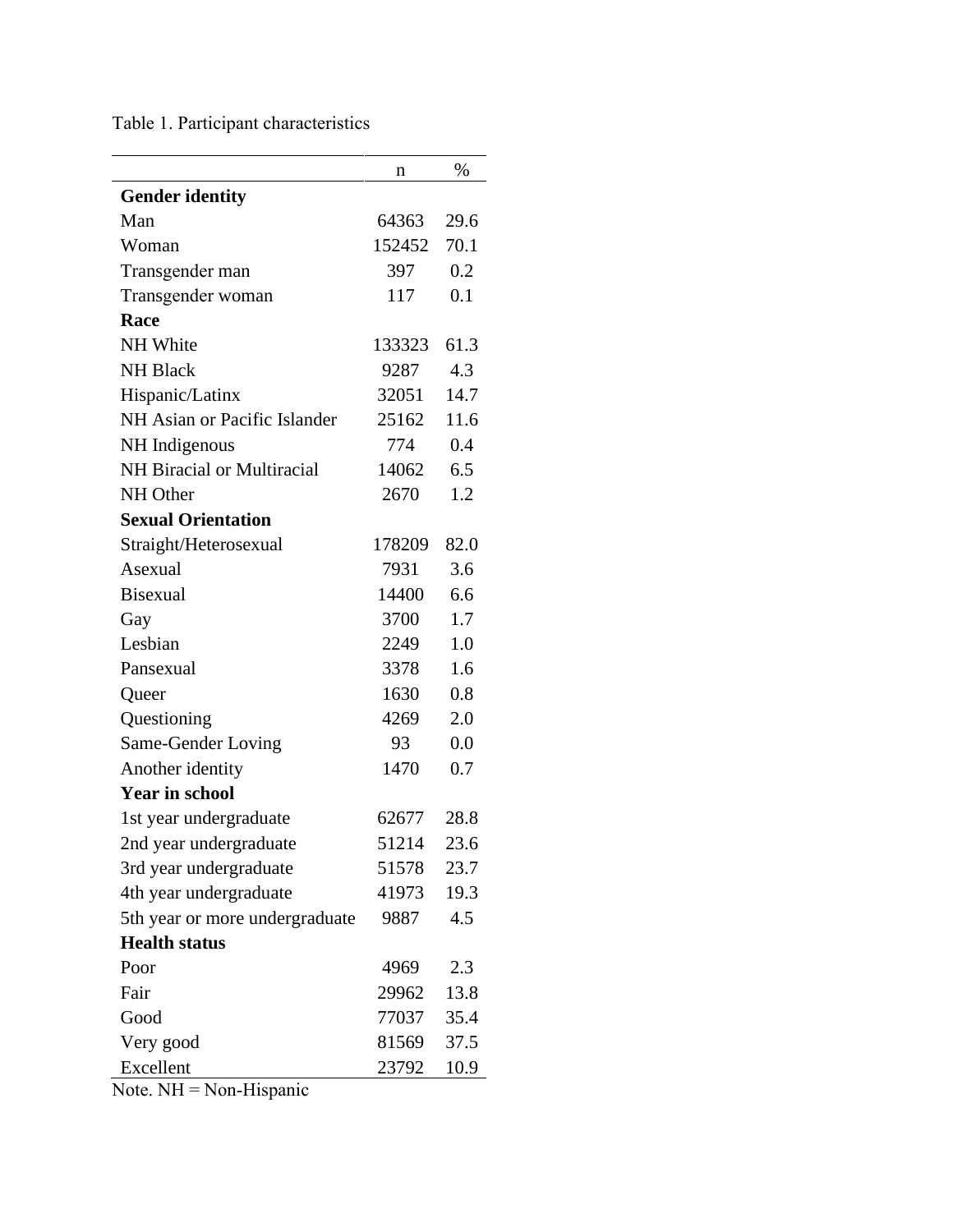### *Differences in meeting activity recommendations between gender identities*

Chi-square tests for independence revealed that the number of students meeting activity recommendations differed significantly between gender identities. Less transgender men and women met aerobic activity recommendations than cisgender men and women, and less cisgender women met recommendations compared to cisgender men  $\chi^2$  (3 *n* = 217,239) = 3759, *p* < 0.001,  $\varphi_c = 0.058$ 

Similarly, less transgender men and women met muscle-strengthening recommendations compared to cisgender men and women, and less cisgender women met recommendations compared to cisgender men,  $\chi^2$  (3 *n* = 217,239) = 723, *p* < 0.001,  $\varphi_c$  = 0.131 (Figure 1).



Figure 1. Percentage meeting physical activity recommendations between separated by activity and gender identity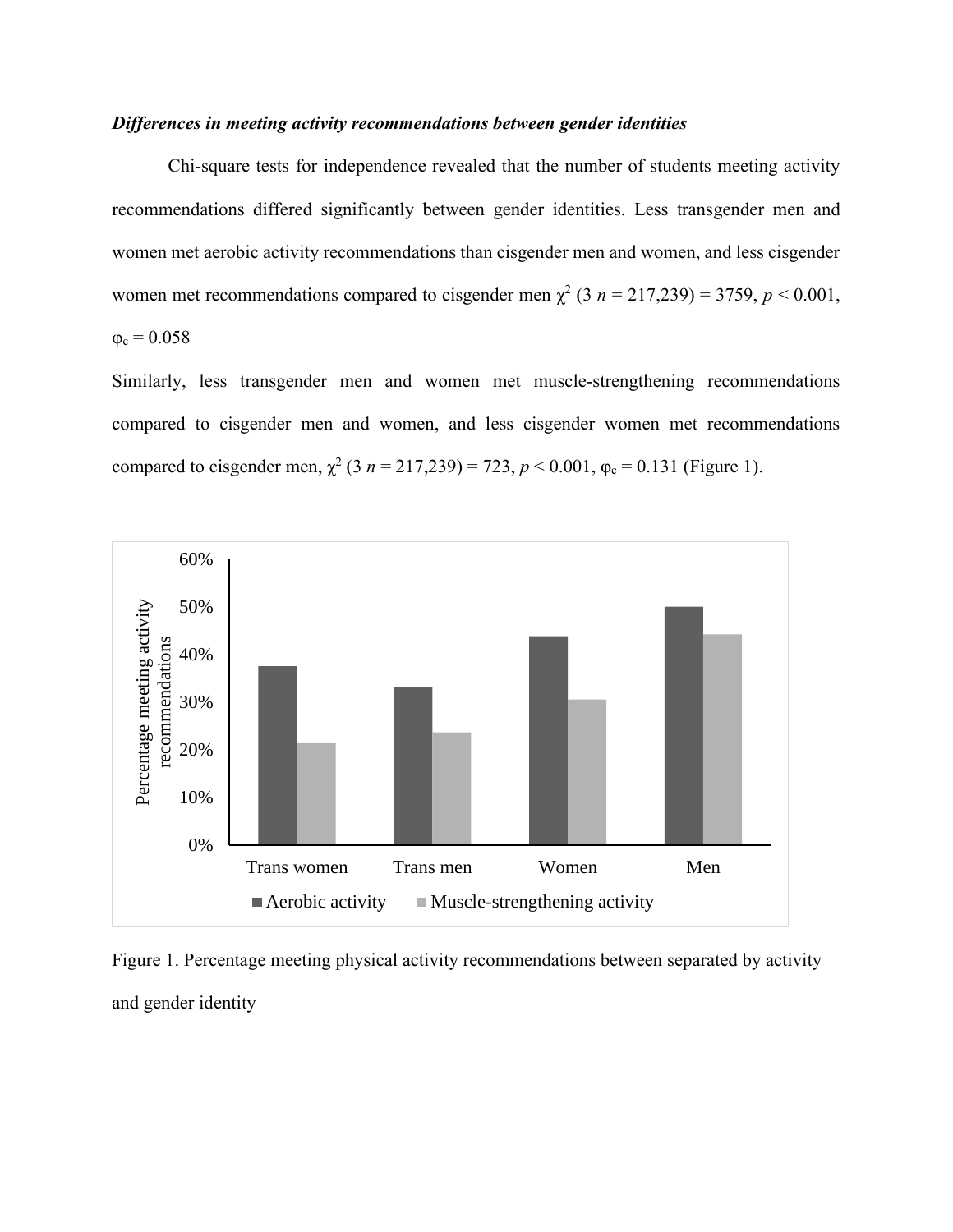Adjusted odds ratios reporting differences in the likelihood of meeting aerobic activity recommendations are displayed in Table 2. Weighted analyses revealed that transgender men were less likely meet recommendations compared to cisgender men. Though transgender women were less likely to meet recommendations compared to cisgender women, the difference was not statistically significant. Cisgender women were significantly less likely to meet recommendations compared to cisgender men. Transgender women were more likely to meet recommendations compared to transgender men, though the difference was not statistically significant.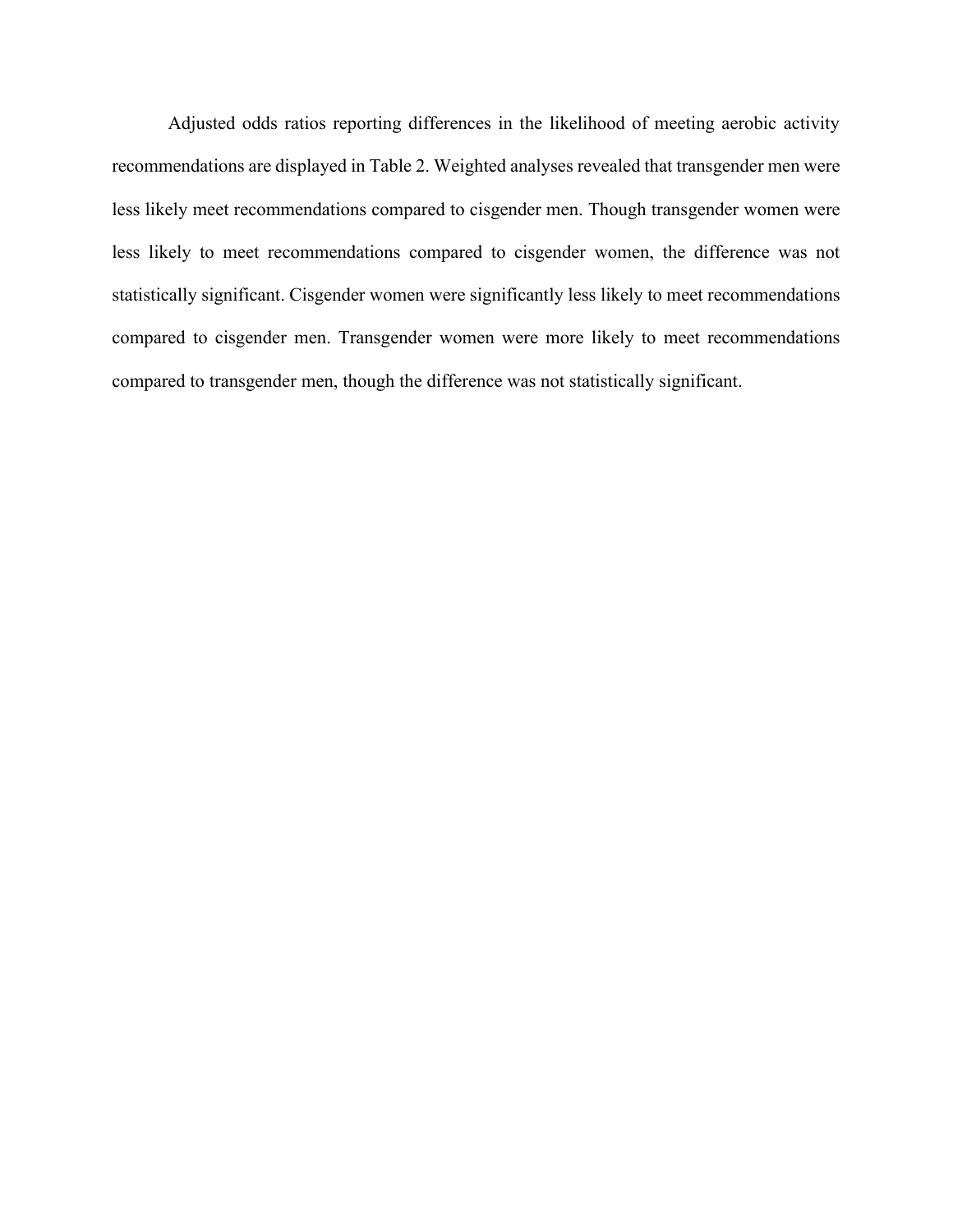Table 2. Unweighted and weighted adjusted odds ratios comparing likelihood of meeting aerobic activity recommendations between

gender identities

|                            | Unweighted     |           |          |       | Weighted |                |           |          |       |         |
|----------------------------|----------------|-----------|----------|-------|----------|----------------|-----------|----------|-------|---------|
|                            |                |           | 99.9% CI |       |          |                |           | 99.9% CI |       |         |
|                            | Likelihood (%) | <b>OR</b> | Lower    | Upper | p        | Likelihood (%) | <b>OR</b> | Lower    | Upper | p       |
| <b>Men only</b>            |                |           |          |       |          |                |           |          |       |         |
| Cisgender Men - referent   |                |           |          |       |          |                |           |          |       |         |
| Transgender Men            | $-28.7$        | 0.78      | 0.53     | 1.13  | 0.027    | $-31.2$        | 0.76      | 0.58     | 1.00  | 0.001   |
| <b>Women only</b>          |                |           |          |       |          |                |           |          |       |         |
| Cisgender Women - referent |                |           |          |       |          |                |           |          |       |         |
| Transgender Women          | $-13.3$        | 0.88      | 0.47     | 1.68  | 0.525    | $-13.3$        | 0.88      | 0.56     | 1.39  | 0.369   |
| <b>Cisgender only</b>      |                |           |          |       |          |                |           |          |       |         |
| Cisgender Men - referent   |                |           |          |       |          |                |           |          |       |         |
| Cisgender Women            | $-18.8$        | 0.84      | 0.82     | 0.87  | < 0.001  | $-18.8$        | 0.84      | 0.82     | 0.87  | < 0.001 |
| <b>Transgender only</b>    |                |           |          |       |          |                |           |          |       |         |
| Transgender Men - referent |                |           |          |       |          |                |           |          |       |         |
| Transgender Women          | 24.4           | 1.24      | 0.54     | 2.87  | 0.391    | 24.6           | 1.25      | 0.64     | 2.43  | 0.278   |
| All                        |                |           |          |       |          |                |           |          |       |         |
| Cisgender Men - referent   |                |           |          |       |          |                |           |          |       |         |
| Cisgender Women            | $-18.8$        | 0.84      | 0.82     | 0.87  | < 0.001  | $-18.8$        | 0.84      | 0.82     | 0.87  | < 0.001 |
| Transgender Women          | $-33.2$        | 0.75      | 0.40     | 1.43  | 0.143    | $-33.9$        | 0.75      | 0.52     | 1.08  | 0.010   |
| Transgender Men            | $-41.6$        | 0.71      | 0.49     | 1.01  | 0.001    | $-43.7$        | 0.70      | 0.58     | 0.84  | < 0.001 |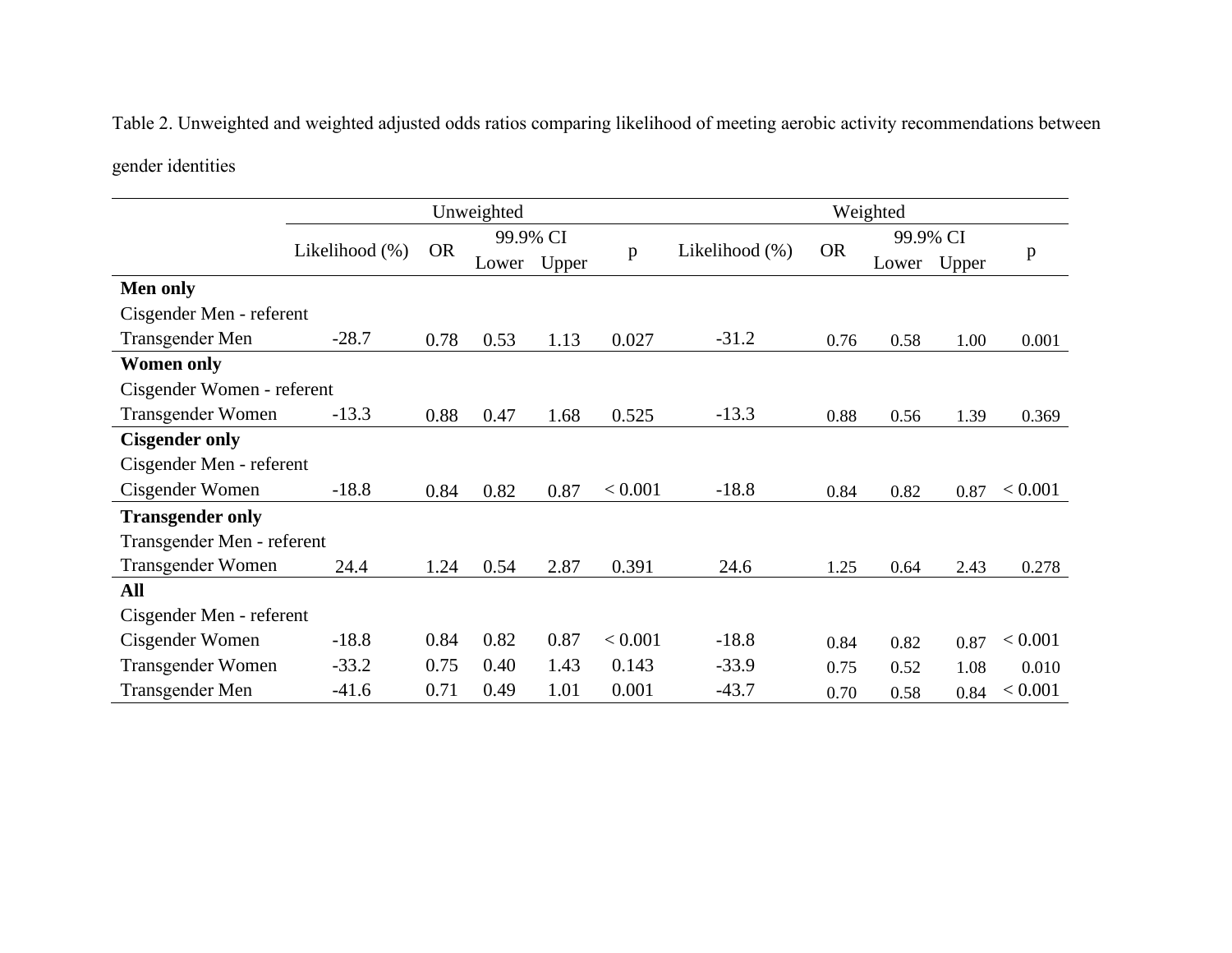Adjusted odds ratios reporting differences in the likelihood of meeting musclestrengthening activity recommendations are displayed in Table 3. Though transgender men and women were less likely to meet recommendations compared to their cisgender peers, differences were not statistically significant. Cisgender women were significantly less likely to meet activity recommendations compared to cisgender men. Transgender women were less likely to meet recommendations compared to transgender men, though the difference was not statistically significant.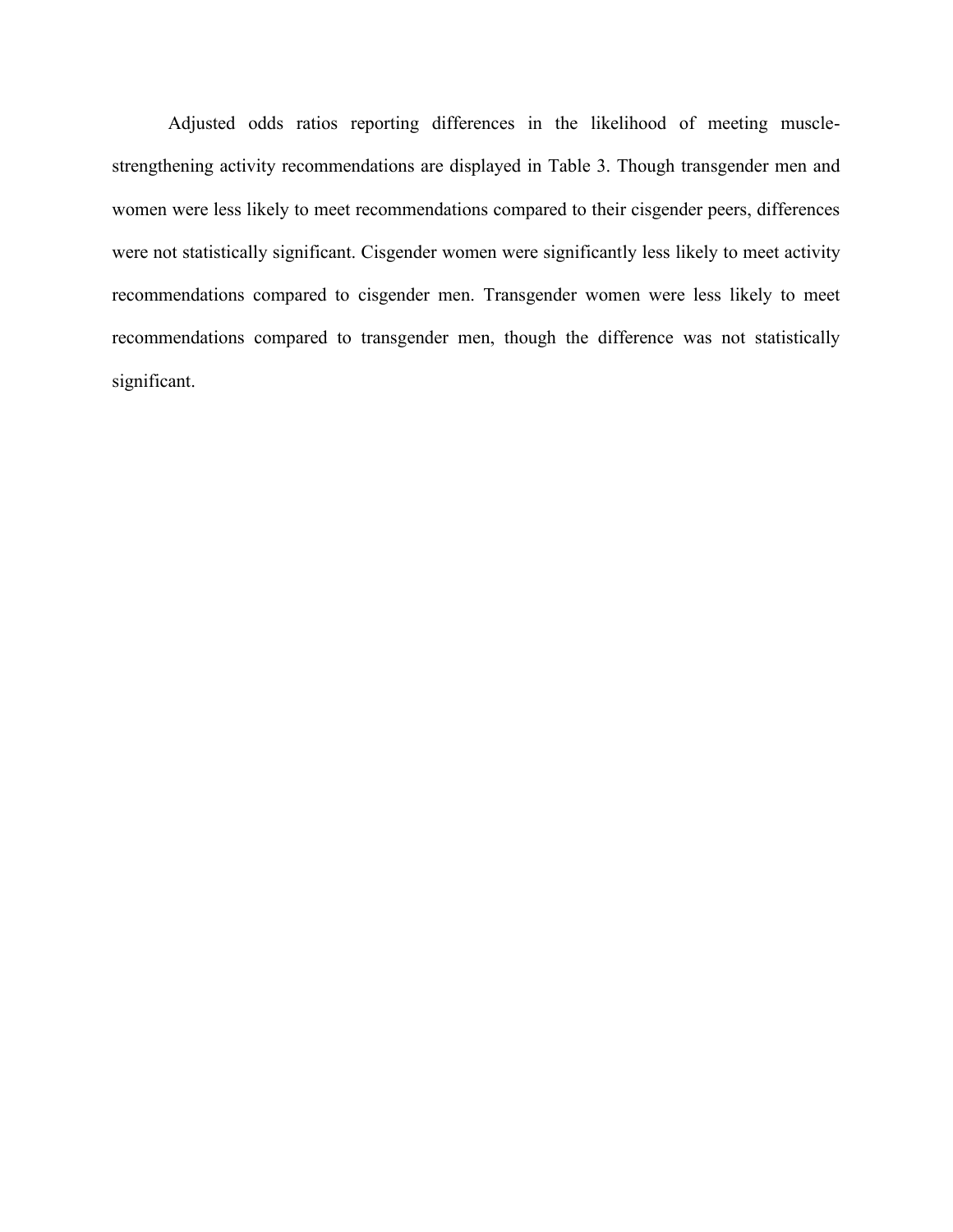Table 3. Unweighted and weighted adjusted odds ratios comparing likelihood of meeting muscle-strengthening activity

recommendations between gender identities

|                            | Unweighted     |           |       |       |          | Weighted       |           |       |       |         |
|----------------------------|----------------|-----------|-------|-------|----------|----------------|-----------|-------|-------|---------|
|                            | 99.9% CI       |           |       |       | 99.9% CI |                |           |       |       |         |
|                            | Likelihood (%) | <b>OR</b> | Lower | Upper | p        | Likelihood (%) | <b>OR</b> | Lower | Upper | p       |
| <b>Men only</b>            |                |           |       |       |          |                |           |       |       |         |
| Cisgender Men - referent   |                |           |       |       |          |                |           |       |       |         |
| Transgender Men            | $-22.5$        | 0.82      | 0.54  | 1.24  | 0.110    | $-27.4$        | 0.79      | 0.58  | 1.07  | 0.009   |
| <b>Women only</b>          |                |           |       |       |          |                |           |       |       |         |
| Cisgender Women - referent |                |           |       |       |          |                |           |       |       |         |
| Transgender Women          | $-35.1$        | 0.74      | 0.35  | 1.58  | 0.191    | $-35.1$        | 0.74      | 0.43  | 1.27  | 0.064   |
| <b>Cisgender only</b>      |                |           |       |       |          |                |           |       |       |         |
| Cisgender Men - referent   |                |           |       |       |          |                |           |       |       |         |
| Cisgender Women            | $-66.7$        | 0.60      | 0.58  | 0.62  | < 0.001  | $-67.2$        | 0.60      | 0.58  | 0.62  | < 0.001 |
| <b>Transgender only</b>    |                |           |       |       |          |                |           |       |       |         |
| Transgender Men - referent |                |           |       |       |          |                |           |       |       |         |
| Transgender Women          | $-32.0$        | 0.68      | 0.26  | 1.81  | 0.194    | $-32.5$        | 0.68      | 0.31  | 1.46  | 0.094   |
| All                        |                |           |       |       |          |                |           |       |       |         |
| Cisgender Men - referent   |                |           |       |       |          |                |           |       |       |         |
| Cisgender Women            | $-66.7$        | 0.60      | 0.58  | 0.62  | < 0.001  | $-67.2$        | 0.60      | 0.58  | 0.62  | < 0.001 |
| Transgender Women          | $-119.3$       | 0.46      | 0.21  | 0.98  | 0.001    | $-122.7$       | 0.45      | 0.29  | 0.70  | < 0.001 |
| Transgender Men            | $-49.9$        | 0.67      | 0.45  | 1.00  | 0.001    | $-55.0$        | 0.65      | 0.53  | 0.79  | < 0.001 |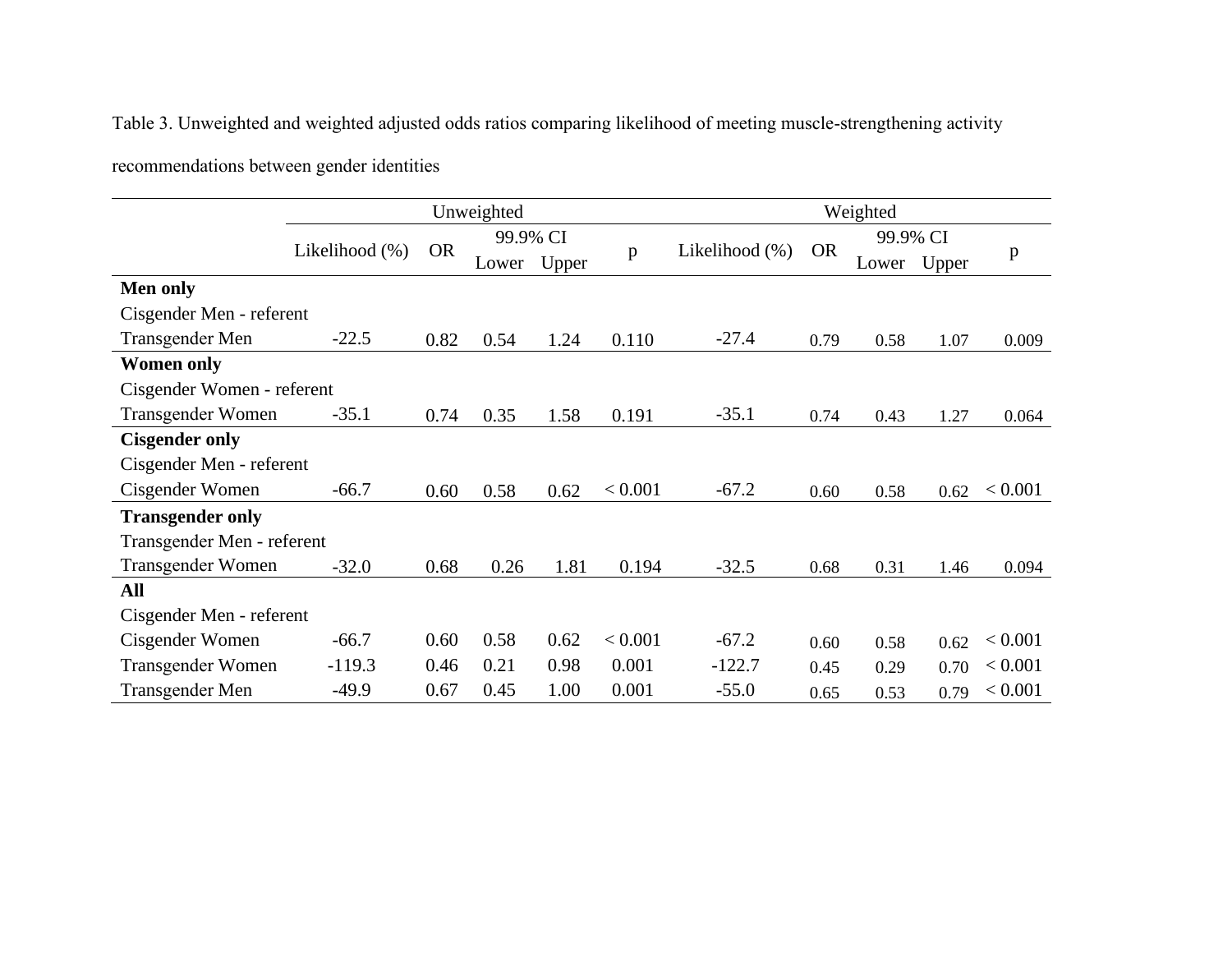## **Discussion**

Findings indicate that there are considerable aerobic and muscle-strengthening activity participation disparities based on gender identity among college students (emerging adults). Nonparametric analyses indicated that the prevalence of meeting aerobic and muscle-strengthening recommendations differed between gender identities but did not allow conclusions as to between what groups differences were statistically significant. Computation of odds ratios provided further detail concerning which differences between gender identities were statistically significant, while controlling for other factors known to influence student physical activity. While not all differences were statistically significant, the absence of a statistically significant difference does not imply the absence of a meaningful difference.

Transgender individuals were less likely to meet activity recommendations, though these differences were not statistically significant with the exception of aerobic activity among men. Though not statistically significant, the direction of the disparity among transgender individuals between men and women was different for aerobic and muscle-strengthening activity. Consistent with previous findings among students, cisgender men were found to be more active than cisgender women.<sup>28-31</sup> That differences involving transgender individuals were not statistically significant may be attributable to a number of factors. Though weighting analyses helped to mitigate the limitation of a small (relative to cisgender individuals) number of transgender individuals to a certain extent, this is still a limitation that may impact analyses. In future, purposive or oversampling of transgender individuals would help increase the representation of transgender individuals and alleviate this limitation. While valuable, controlling for socio-demographic characteristics such as sexual orientation lowered the alpha value by increasing the number of multiple comparisons. Finally, participants were emerging adults and therefore much younger than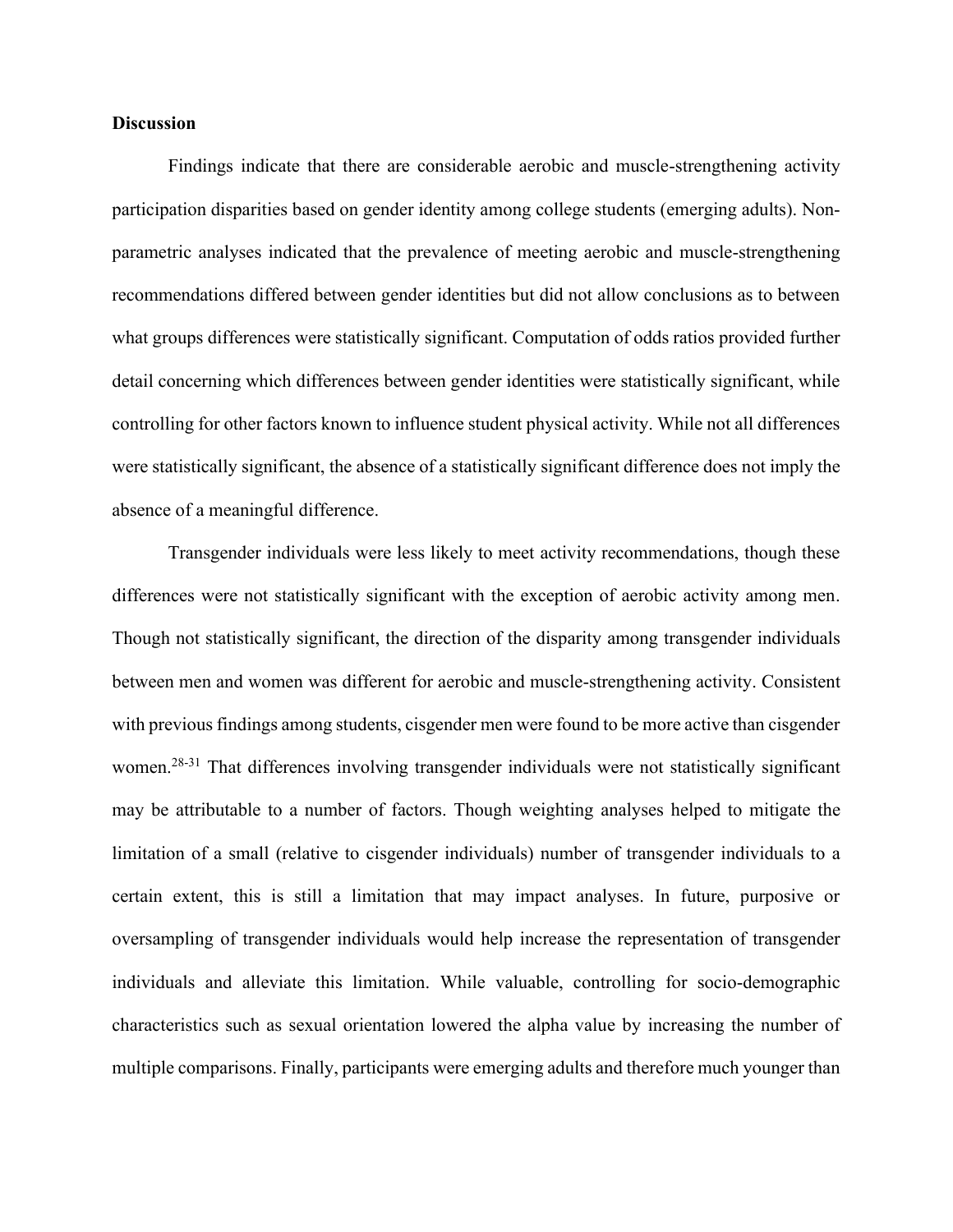participants in previous studies. Thus, they are at a stage in life where they potentially have more freedom to explore their identity, which may mean that their identity has less of an impact on behaviors such as physical activity that, by virtue of physiological adaptations resulting from participation, can influence one's appearance and therefore how individuals are perceived by others.

Regardless, findings demonstrate the need for further research concerning physical activity disparities based on gender identity, and to understand how interpersonal/community/environment/policy factors<sup>32</sup> influence such disparities in this population and setting. Such research is necessary due to the apparent need to inform and justify policies and practices that ensure the provision of equitable opportunities to be physically active and thereby reduce disparities in physical activity and associated health outcomes.<sup>33</sup>

This study is not without limitations, one of which is the use of self-report categorical variables to assess physical activity. In particular, aerobic physical activity items are worded to determine whether individuals meet somewhat dated physical activity recommendations <sup>26</sup> do not account for the fact that individuals may accumulate sufficient levels of moderate and/or vigorous physical activity on less than the recommended number of days/week. As such, findings regarding aerobic physical activity in particular should be interpreted with a degree of caution. Ideally continuous variables that differentiate between the volume (e.g. min/week) of moderate and vigorous aerobic physical activity would be used to examine differences. Similarly, differences in muscle-strengthening activity could be examined by analysing differences in the days/week individuals participated in such activities as opposed to whether they meet recommendations. Other limitations include the lack of heterogeneity of racial/ethnic groups. The limitations associated with the measurement of physical activity and race/ethnicity have been addressed, for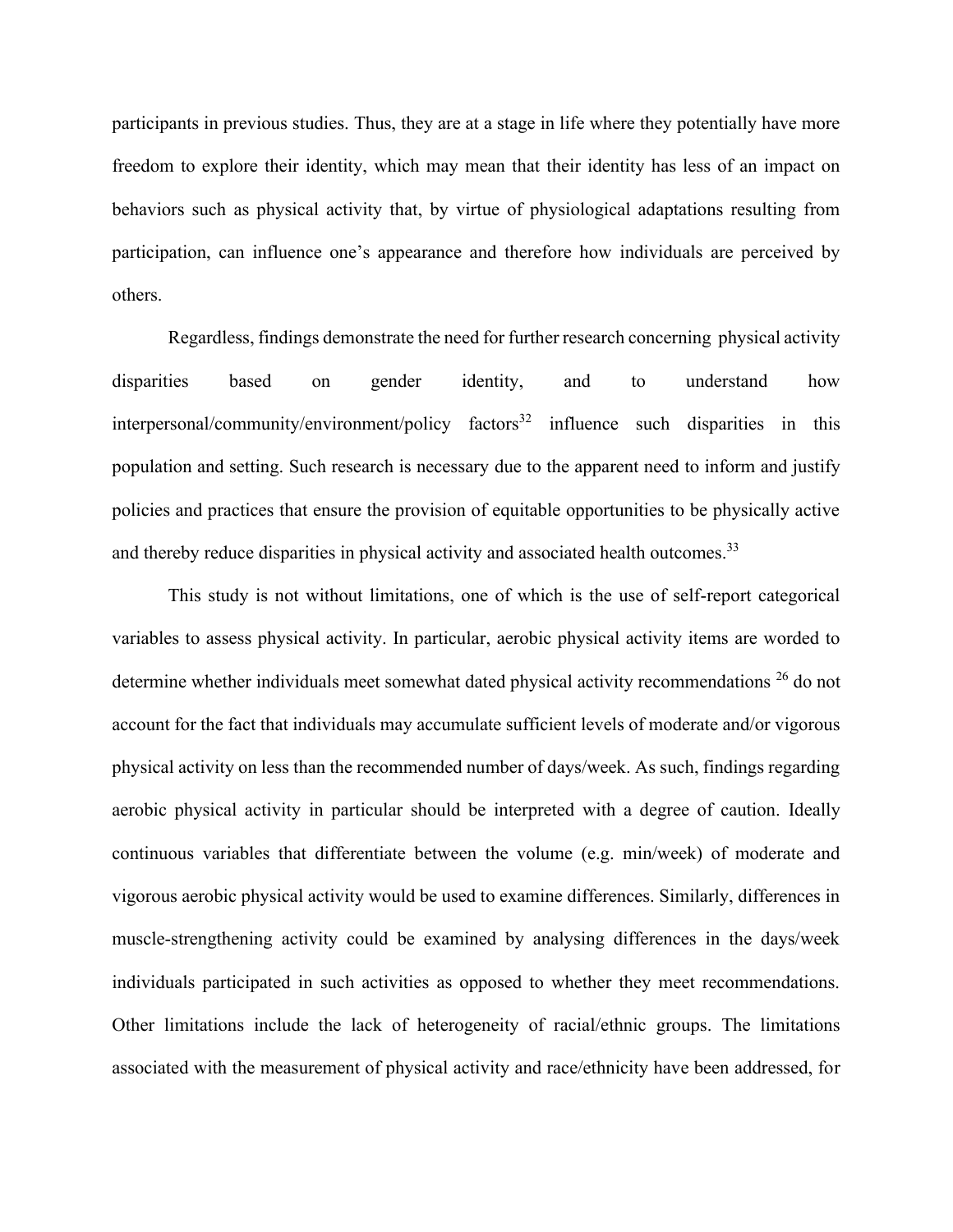the most part, by the revised NCHA.<sup>34</sup> However, the latest iteration of the NCHA survey does not overcome the limitations stemming from the small number of transgender individuals, the exclusion of non-binary identities as well as the lack of information regarding transgender student's stage of transition and whether they had disclosed their gender.<sup>35</sup> Future researchers should consider improving the quality of physical activity measures, including better measures regarding aspects related to transgender individuals' status of medical and social transitioning.

# **Conclusion**

In summary, to the authors' knowledge this is among the first studies to examine gender identity disparities in aerobic activity among emerging adults, and muscle-strengthening among any age group. Regardless of some disparities not being statistically significant, it is evident that there are disparities in aerobic and muscle-strengthening activity based on gender identity among emerging adults. Thus, gender identity should be considered by those conducting physical activity research, as well as those attempting to promote physical activity in future.

## **Conflict of interest disclosure**

The opinions, findings, and conclusions presented/reported in this article are those of the authors, and are in no way meant to represent the corporate opinions, views, or policies of the American College Health Association (ACHA). ACHA does not warrant nor assume any liability or responsibility for the accuracy, completeness, or usefulness of any information presented in this article.

#### **Funding**

No funding was used to support the research and/or preparation of the manuscript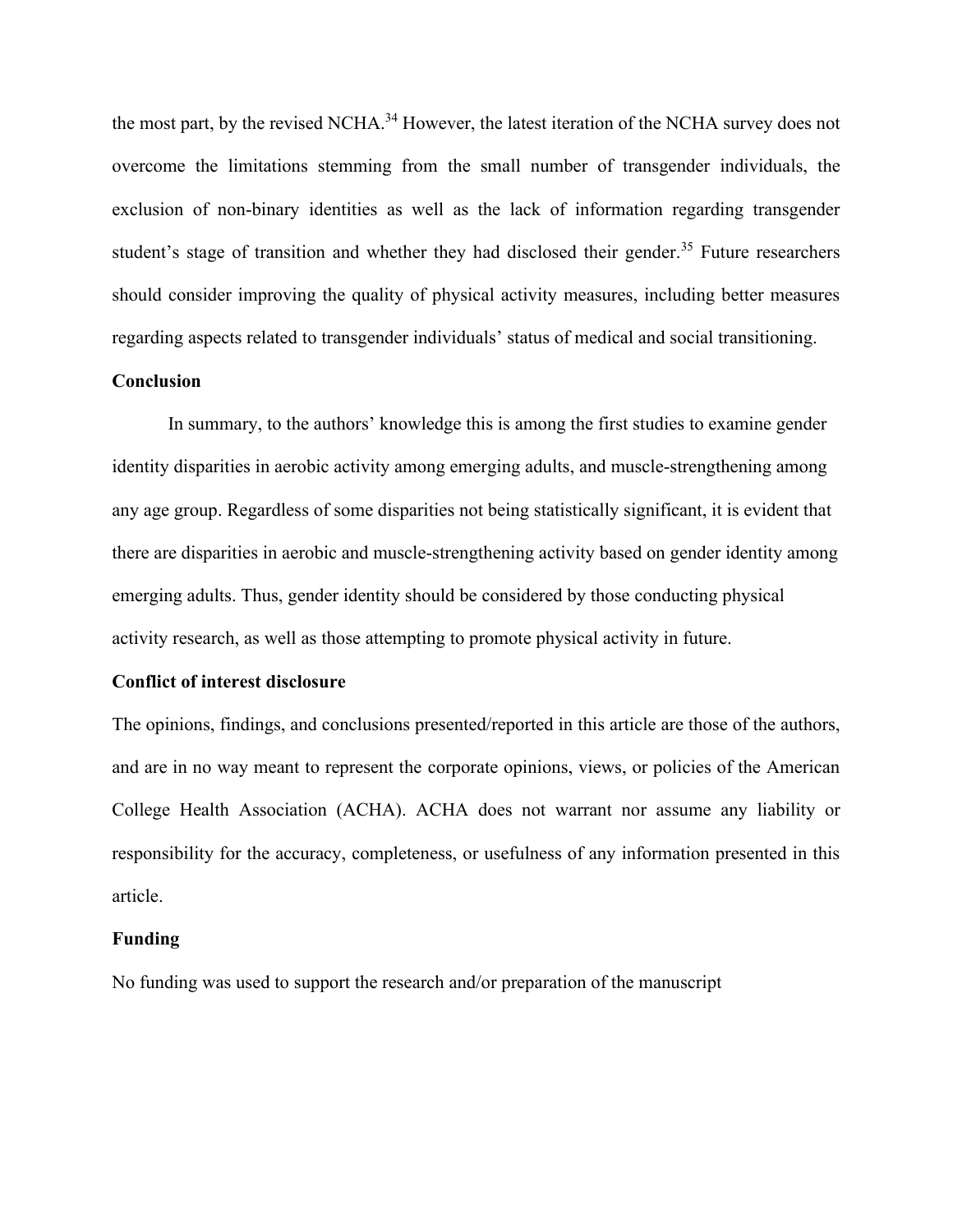## **References**

- 1. Wilson OWA, Panza M, Evans MB, Bopp M. A scoping review on college student physical activity: How do researchers measure activity and examine inequities? *J Phys Act Health.* In Press.
- 2. Lee IM, Shiroma EJ, Lobelo F, Puska P, Blair SN, Katzmarzyk PT. Effect of physical inactivity on major non-communicable diseases worldwide: An analysis of burden of disease and life expectancy. *Lancet.* 2012;380(9838):219-229.
- 3. Schuch FB, Vancampfort D, Firth J, et al. Physical activity and incident depression: A meta-analysis of prospective cohort studies. *Am J Psychiatry.* 2018;175(7):631-648.
- 4. McDowell CP, Dishman RK, Gordon BR, Herring MP. Physical activity and anxiety: A systematic review and meta-analysis of prospective cohort studies. *Am J Prev Med.*  2019;57(4):545-556.
- 5. Rodriguez-Ayllon M, Cadenas-Sánchez C, Estévez-López F, et al. Role of physical activity and sedentary behavior in the mental health of preschoolers, children and adolescents: A systematic review and meta-analysis. *Sports Med.* 2019;49(9):1383-1410.
- 6. Jones BA, Bouman WP, Haycraft E, Arcelus J. Mental health and quality of life in nonbinary transgender adults: A case control study. *Int J Transgend.* 2019;20(2-3):251-262.
- 7. Beckwith N, McDowell MJ, Reisner SL, et al. Psychiatric epidemiology of transgender and nonbinary adult patients at an urban health center. *LGBT health.* 2019;6(2):51-61.
- 8. James S, Herman J, Rankin S, Keisling M, Mottet L, Anafi Ma. *The Report of the 2015 U.S. Transgender Survey.* Washington, DC: National Center for Transgender Equality;2016.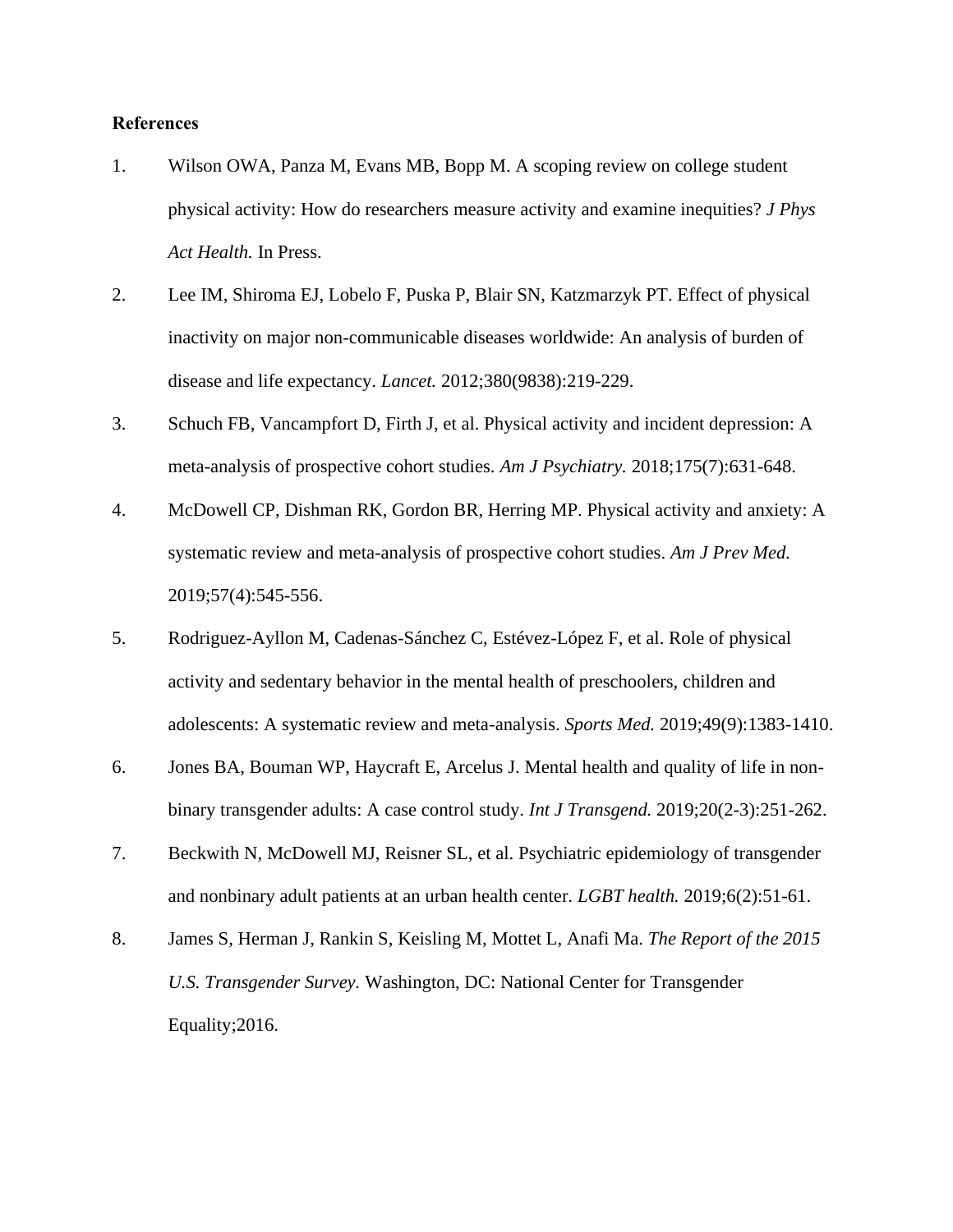- 9. Marshall Z, Welch V, Minichiello A, Swab M, Brunger F, Kaposy C. Documenting research with transgender, non-binary, and other gender diverse (Trans) individuals and communities: Introducing the global trans research evidence map. *Transgend Health.*  2019;4(1):68-80.
- 10. Jones BA, Arcelus J, Bouman WP, Haycraft E. Sport and transgender people: A systematic review of the literature relating to sport participation and competitive sport policies. *Sports Med.* 2017;47(4):701-716.
- 11. López-Cañada E, Devís-Devís J, Pereira-García S, Pérez-Samaniego V. Socio-ecological analysis of trans people's participation in physical activity and sport. *Int Rev Sociol Sport.* 2021;56(1):62-80.
- 12. Muchicko MM, Lepp A, Barkley JE. Peer victimization, social support and leisure-time physical activity in transgender and cisgender individuals. *Leisure/Loisir.* 2014;38(3- 4):295-308.
- 13. Jones BA, Haycraft E, Bouman WP, Arcelus J. The levels and predictors of physical activity engagement within the treatment-seeking Transgender population: A matched control study. *J Phys Act Health.* 2018;15(2):99-107.
- 14. Wood D, Crapnell T, Lau L, et al. Emerging adulthood as a critical stage in the life course. In: Halfon N, Forrest CB, Lerner RM, Faustman EM, eds. *Handbook of Life Course Health Development.* New York, NY: Springer; 2018:123-143.
- 15. McArthur LH, Raedeke TD. Race and sex differences in college student physical activity correlates. *Am J Health Behav.* 2009;33(1):80-90.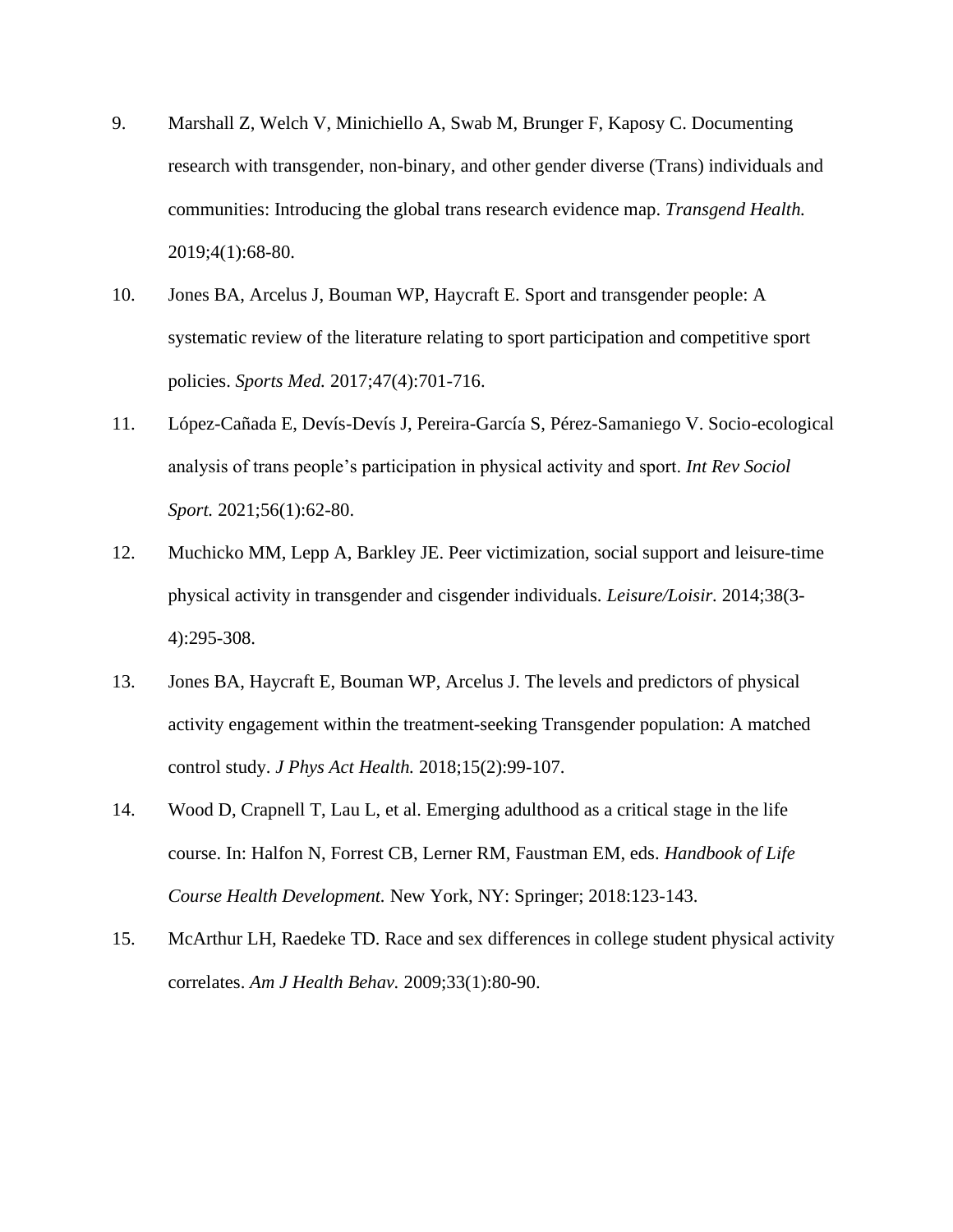- 16. Wilson OWA, Papalia Z, Duffey M, Bopp M. Differences in college students' aerobic physical activity and muscle-strengthening activities based on gender, race, and sexual orientation. *Prev Med Rep.* 2019;16.
- 17. Wilson OWA, Bopp M. College student aerobic and muscle-strengthening activity: The intersection of gender and race/ethnicity among United States students. *J Am Coll Health.*  2021.
- 18. Wilson OWA, Brittain DR, Bopp M. College student aerobic and muscle-strengthening activity: The intersection of gender and sexual orientation among United States students. *Annals of LGBTQ Public and Population Health.* 2021;2(1):72-86.
- 19. Small M, Bailey-Davis L, Morgan N, Maggs J. Changes in eating and physical activity behaviors across seven semesters of college. *Health education & behavior : the official publication of the Society for Public Health Education.* 2013;40(4):435-441.
- 20. Dayi A, Acikgoz A, Guvendi G, et al. Determination of factors affecting physical activity status of university students on a health sciences campus. *Med Sci Monit.* 2017;23:325- 334.
- 21. Ball K, Carver A, Downing K, Jackson M, O'Rourke K. Addressing the social determinants of inequities in physical activity and sedentary behaviours. *Health Promot Int.* 2015;30:18-19.
- 22. Caspersen CJ, Pereira MA, Curran KM. Changes in physical activity patterns in the United States, by sex and cross-sectional age. *Med Sci Sports Exerc.* 2000:1601-1609.
- 23. Herrick SSC, Duncan LR. A systematic scoping review of engagement in physical activity among LGBTQ+ adults. *J Phys Act Health.* 2018;15(3):226-232.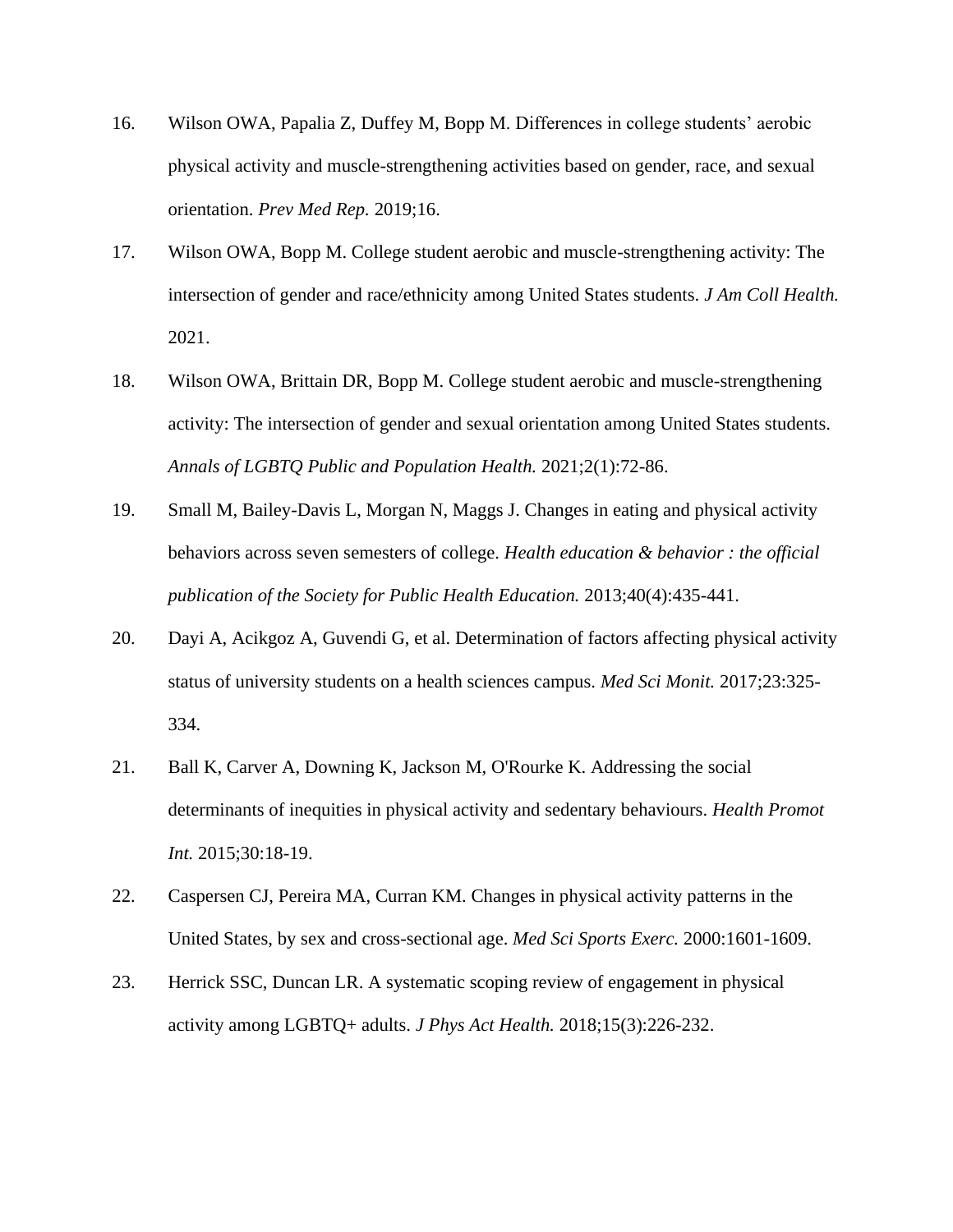- 24. CDC. Nutrition, physical activity, and obesity: Data, trends and maps. [https://www.cdc.gov/nccdphp/dnpao/data-trends-maps/index.html.](https://www.cdc.gov/nccdphp/dnpao/data-trends-maps/index.html) Published 2019. Accessed.
- 25. American College Health Association. About American College Health Association-National College Health Assessment: Survey. [https://www.acha.org/NCHA/About\\_ACHA\\_NCHA/Survey/NCHA/About/Survey.aspx.](https://www.acha.org/NCHA/About_ACHA_NCHA/Survey/NCHA/About/Survey.aspx) Published 2018. Accessed.
- 26. Haskell WL, Lee IM, Pate RR, et al. Physical activity and public health: Updated recommendation for adults from the American College of Sports Medicine and the American Heart Association. *Med Sci Sports Exerc.* 2007;39(8):1423-1434.
- 27. 2018 Physical Activity Guidelines Advisory Committee. *2018 Physical Activity Guidelines Advisory Committee Scientific Report.* Washington, DC: USDHHS;2018.
- 28. Peltzer K, Pengpid S, Samuels TA, et al. Prevalence of overweight/obesity and its associated factors among university students from 22 countries. *Int J Environ Res Public Health.* 2014;11(7):7425-7441.
- 29. Clemente FM, Nikolaidis PT, Martins FML, Mendes RS. Physical Activity Patterns in University Students: Do They Follow the Public Health Guidelines? *PLoS ONE.*  2016;11(3):e0152516.
- 30. Fountaine CJ, Liguori GA, Mozumdar A, Schuna Jr JM. Physical activity and screen time sedentary behaviors in college students. *Int J Exerc Sci.* 2011;4(2):102-112.
- 31. El Ansari W, Suominen S, Draper S. Correlates of achieving the guidelines of four forms of physical activity, and the relationship between guidelines achievement and academic